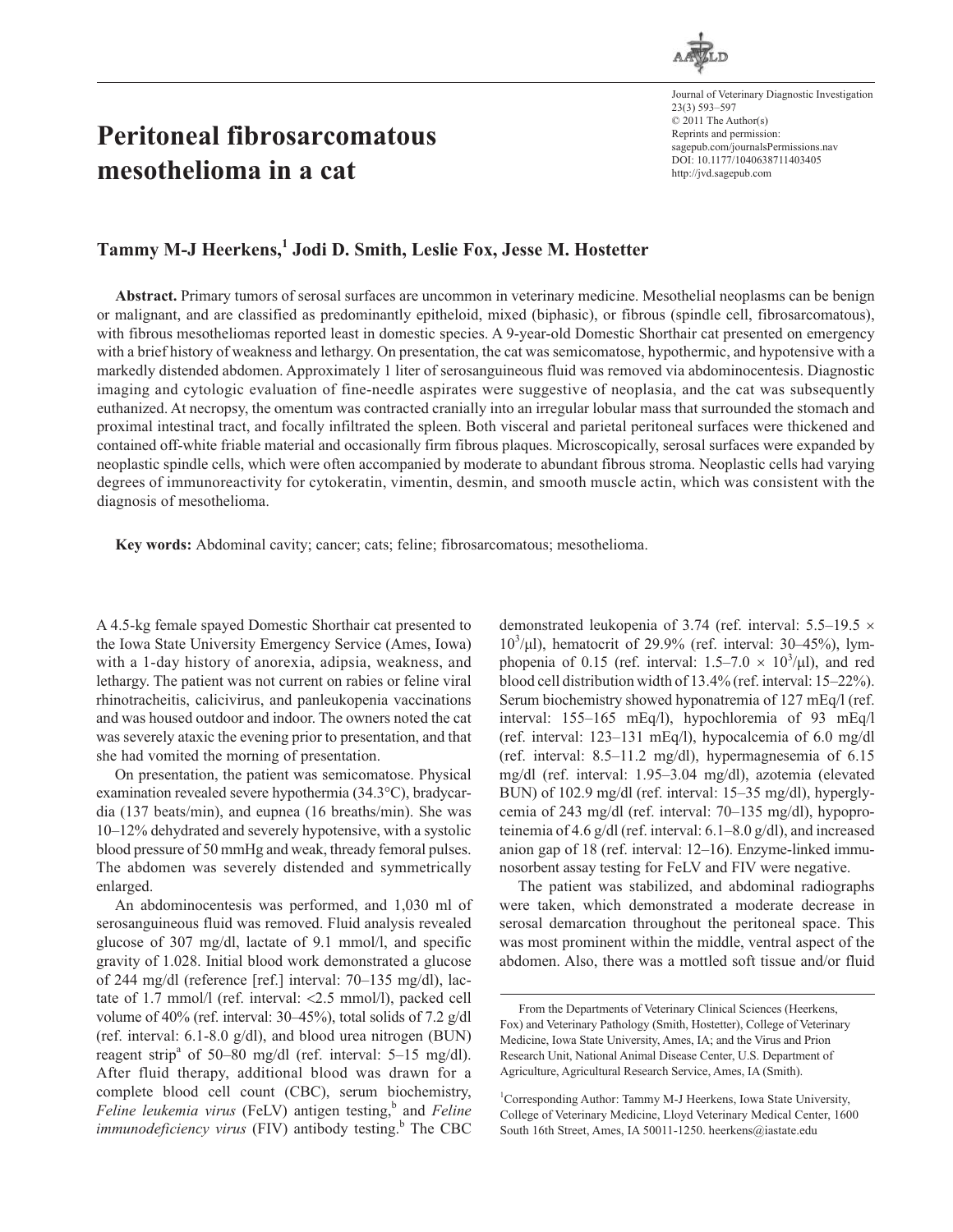

**Figure 1.** Mesothelioma of the peritoneum; cat. The omentum is contracted cranially into a multinodular mass (arrows). Multifocal fibrous plaques can be seen on the reflected abdominal wall (asterisks), and there is a small amount of serosanguineous fluid in the peritoneal cavity.

and gas opacity extending cranially from the middle, ventral abdomen. Remaining intra-abdominal structures were unable to be assessed due to border effacement of their margins. Abdominal ultrasonography revealed free fluid throughout the abdomen, and a markedly nodular, and hyperechoic omental curtain. In certain regions, the omentum was heterogenous with less echoic central tissue surrounded by more hyperechoic areas. Radiographic conclusions were possible carcinomatosis or sarcomatosis. Other considerations included infectious or inflammatory diseases such as feline infectious peritonitis or fungal infection.

Transabdominal fine-needle aspirates were taken of the irregularly thickened omentum at 3 sites and submitted for cytology. Large, atypical, rounded cells with fine vacuoles were noted in all cytology samples. Single, bi-, and multinucleated cells were observed with a large variability and irregularly shaped nucleoli. These cells could not be differentiated from macrophages, endothelial or epithelial cells. Differential diagnoses included neoplasia and granulomatous inflammation. Possible neoplasms included adenocarcinoma, mesothelioma, or hemangiosarcoma.

Due to poor prognosis, the cat was euthanized, and a necropsy was performed. On gross examination, the omentum was



**Figure 2.** Omentum; cat. Peritoneal fibrosarcomatous mesothelioma characterized by marked expansion of the peritoneum by neoplastic spindled cells and moderate to abundant fibrous connective tissue. Bands of neoplastic cells multifocally extend into underlying adipose tissue. Hematoxylin and eosin. **Figure 3.** Omentum; cat. Higher magnification of neoplastic mesenchymal cells in Figure 2. Neoplastic cells are arranged in streams with moderate fibrous connective tissue stroma. A mitotic figure (arrow) is present. Hematoxylin and eosin. Bar = 20  $\mu$ m. **Figure 4.** Peritoneal fibrosarcomatous mesothelioma; cat. The vast majority of neoplastic cells exhibited strong cytoplasmic immunoreactivity for vimentin. Bar = 20 µm. **Figure 5.** Peritoneal fibrosarcomatous mesothelioma; cat. Fewer neoplastic cells exhibited moderate cytoplasmic immunoreactivity for cytokeratin. Bar =  $20 \mu m$ .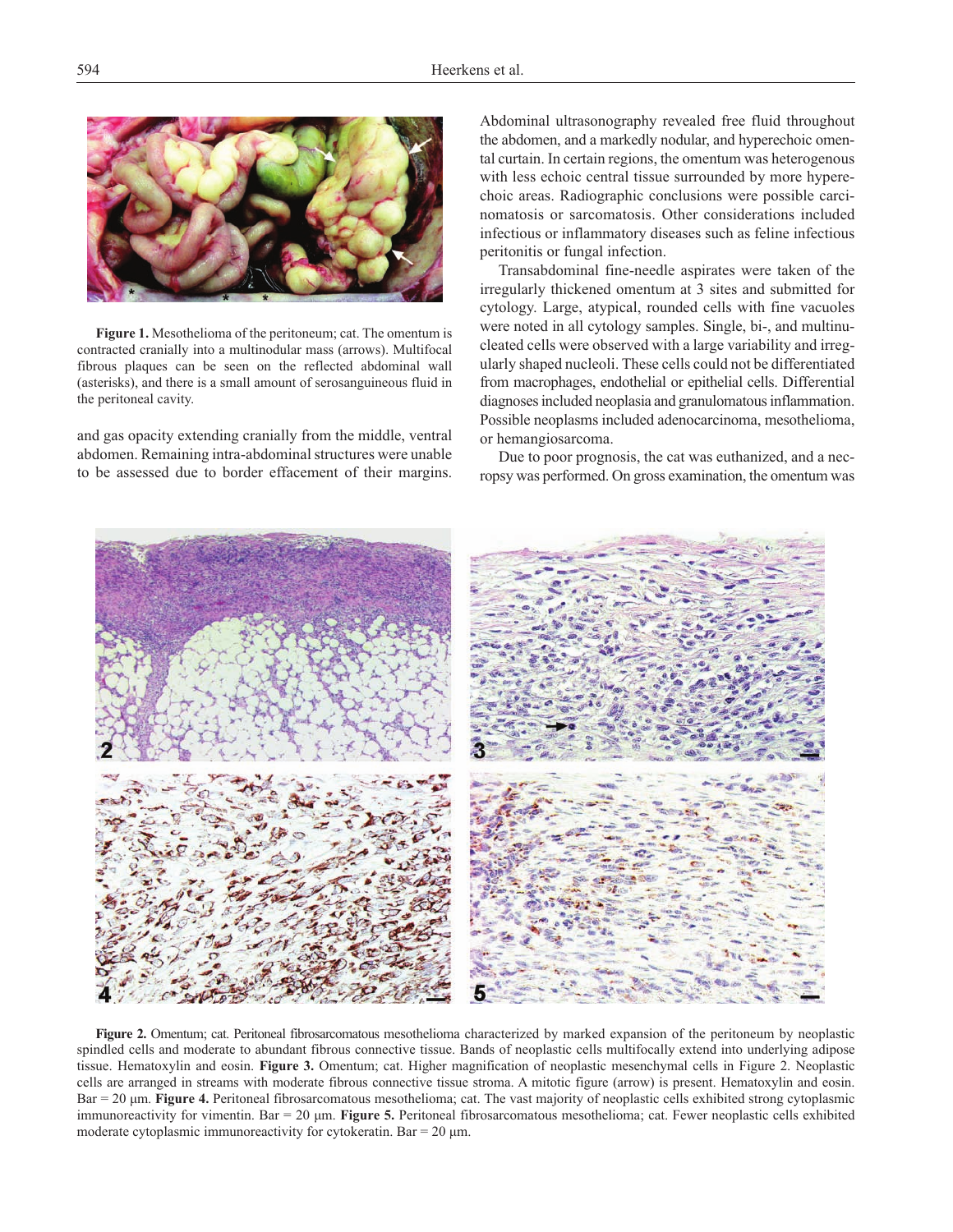contracted cranially forming a large, irregular, firm, tan, multinodular mass that was approximately 10 cm in diameter (Fig. 1). The mass surrounded the intestinal tract, including the stomach, and was attached to the spleen. The spleen was apparently focally infiltrated by the mass, and the capsular surface was diffusely covered by off-white semifriable material. The peritoneal cavity contained about 30 ml of serosanguineous fluid, and the parietal peritoneum was diffusely thickened with multifocal, firm, white to tan plaques ranging from 2 to 6 cm in size. The liver was diffusely pale yellow in color, with a focal accumulation of similar off-white material on the capsular surface.

Specimens of multiple tissues were fixed in 10% neutral buffered formalin, embedded in paraffin, sectioned, and stained with hematoxylin and eosin. Sections of omentum were also labeled with monoclonal antibodies against vimentin,<sup>c</sup> cytokeratin,<sup>d</sup> desmin,<sup>e</sup> smooth muscle actin,<sup>f</sup> and S-100.<sup>g</sup> Histologically, the omentum was superficially expanded by an unencapsulated and moderately well-demarcated neoplasm composed of spindled cells (Fig. 2), which occasionally infiltrated deep into residual omental adipose tissue. Neoplastic cells were arranged in streams and bundles, and were supported by moderate to marked amounts of fibrovascular to densely fibrous stroma (Fig. 3). Neoplastic cells had variably distinct cell borders and contained small amounts of fibrillar eosinophilic cytoplasm and round to elongate nuclei with finely stippled chromatin and 1–2 prominent nucleoli. There was moderate anisocytosis and anisokaryosis, and the mitotic rate was high (2–3 per 400× field) with occasional bizarre mitoses. The peritoneum of the abdominal wall was markedly expanded by similar neoplastic cells and abundant fibrous tissue, which occasionally superficially invaded underlying skeletal muscle. The capsular surface of the spleen was lined by similar neoplastic cells and stroma, which focally infiltrated and effaced splenic parenchyma. Neoplastic cells were also present on the peritoneal surfaces of the liver, adrenal glands, stomach, small intestine, and urinary bladder. Neoplastic cells were strongly positive for vimentin (Fig. 4) and moderately positive for cytokeratin (Fig. 5). Additionally, there was weak to moderate labeling for desmin, and strong and relatively widespread labeling for smooth muscle actin. Immunohistochemistry for S-100 was negative. Masson trichrome stain revealed fine fibrils and broad bundles of collagenous stroma supporting and separating neoplastic cells. Prussian blue staining for iron (ferruginous bodies) was negative. Appropriate positive and negative control tissues were included in all labeling procedures.

In consideration of the gross, microscopic, and immunohistochemistry findings, the favored diagnosis in the present case is fibrosarcomatous mesothelioma. Differential diagnoses based on histology were metastatic carcinoma (sarcomatoid) or sarcoma (e.g., intestinal leiomyosarcoma), and liposarcoma. A primary neoplasm was not identified, making metastatic carcinoma or sarcoma less likely. The presence

of adipocytes entrapped by the neoplastic spindle cell population, especially within the omentum, prompted the consideration of liposarcoma. However, the histomorphology of the tumor was inconsistent with that generally reported for liposarcoma (sheets of round to polygonal cells, which usually contain diagnostic intracytoplasmic lipid vacuoles), as were the immunohistochemistry results. Liposarcomas are cytokeratin negative and often S-100 positive.<sup>4</sup> Distinguishing features of the neoplasm in the current case include the distribution of neoplastic cells along serosal surfaces and expression of both vimentin and cytokeratin. Additionally, while desmin and smooth muscle actin are not considered discriminatory markers for sarcomatous mesothelioma, their expression pattern as reported herein has been described in human sarcomatous mesotheliomas.<sup>9</sup>

The pericardial, pleural, and peritoneal cavities, internal organs, and tunica vaginalis of the testes are lined by a monolayer of cells termed the mesothelium. The mesothelium functions to provide protection from physical damage and invading pathogens. In addition, this nonadhesive layer plays a major role in fluid and cell transportation, surfactant secretion, tumor cell adhesion, antigen presentation, inflammation, and tissue repair. $11,16$  These mesenchymal derivatives differentiate from a rounded or cuboidal form to an elongated, flattened, squamous shape.<sup>10</sup> Cuboidal cells may still be observed during an activated or increased metabolic state (e.g., peritonitis) and are typically located in sampling grounds such as lymphatic lacunae or "milky spots" on the omentum.11,16 Mesothelial cells regenerate from multipotent precursor cells located in the submesothelium, $^{11}$  and typically express both mesenchymal and epithelial intermediate filaments (vimentin and desmin, and cytokeratins, respectively) permitting a phenotypic duality. It is expression of these markers that allows differentiation of malignant mesothelial disease from other malignant processes, such as carcinomatosis.

Three primary histologic patterns of mesothelioma are described: epithelioid, sarcomatoid (spindle cell, fibrous, fibrosarcomatous), and mixed (biphasic).<sup>7</sup> Malignant mesotheliomas (MM) are rare in all species, but occur most rarely in cats. Felines usually present with spontaneous and idiopathic forms in adulthood.<sup>2</sup> Malignant mesothelioma has been associated with many suggested predisposing factors such as past radiation exposure, chemical exposure, genetic predisposition, and asbestos and non-asbestos fibers.<sup>15</sup>

Malignant mesothelioma is essentially a diagnosis of exclusion and is based on integration of history, clinical findings, imaging, and morphologic studies such as gross pathology, histology, immunohistochemistry, and electron microscopy. Effusions are a common clinical finding due to exudation from obstructed lymphatics and tumor surfaces.<sup>15</sup> Advanced imaging such as abdominal ultrasound is usually not helpful except late in the disease process. Computed tomography has been used to show pulmonary nodules associated with thoracic effusion, but also has limited value.<sup>15</sup>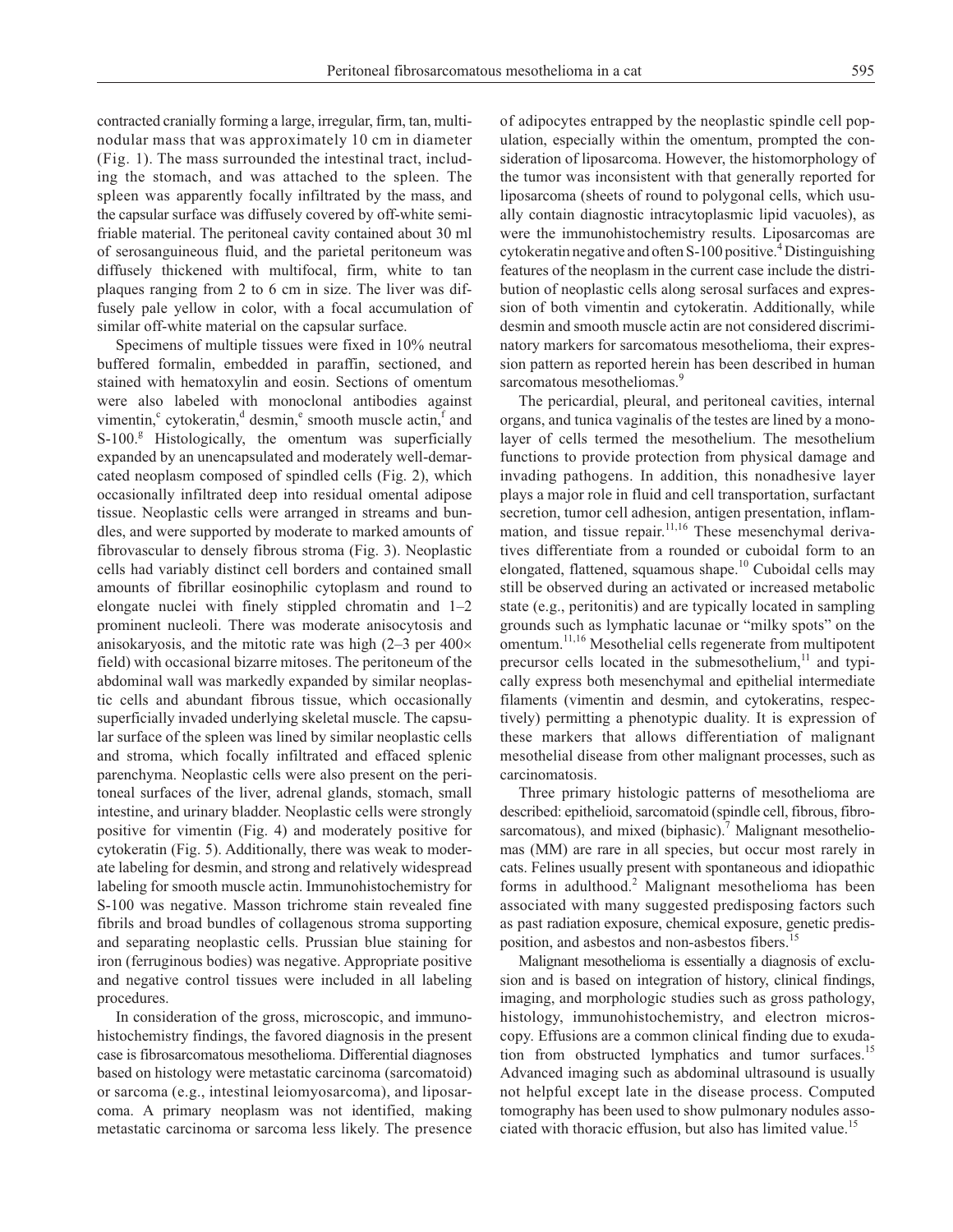Cytology is typically nondiagnostic in itself even though malignant mesothelial cells will exfoliate into effusions. The challenge in diagnosing MM with cytology lies in discerning reactive hypertrophic mesothelial cells from malignant cells due to overlapping cytologic features.<sup>15</sup> A recent human study used logistic regression analysis to determine differentiating cytologic features that can distinguish between reactive mesothelial proliferation, adenocarcinoma, and MM cells in effusion samples.<sup>3</sup> Ultimately, 3 cytologic features were determined to distinguish MM from adenocarcinoma: giant atypical mesothelial cells, acinar structures, and nuclear pleomorphism with the latter two being characteristics of adenocarcinoma. In addition, 3 features were determined to distinguish MM from benign (reactive) mesothelial proliferation: cell ball formation, cell-in-cell engulfment, and monolayer cell aggregates with the latter being characteristic for benign mesothelial proliferation. Even with these criteria and adequate cytologic samples, a definitive diagnosis was made in only approximately 66% of cases.<sup>3</sup>

Typical postmortem findings of MM in domestic animals include multiple sessile or pedunculated nodules ranging in size from a few millimeters to >5 cm in diameter, or villous projections, arising from a thickened mesentery or serosal surface. Masses may eventually coalesce to encase organs in tumor tissue, as with the omentum in the current case. Prior reports of peritoneal mesothelioma in cats describe a gross presentation of multiple nodules associated with serosal surfaces.<sup>1,2,8,12</sup> In the case reported herein, the gross presentation of a contracted omental mass accompanied by a thickened peritoneum with fibrous plaques is unique, and likely attributable to the distinct morphology of the tumor. Additionally, feline peritoneal mesotheliomas reported to date have been characterized histologically as epithelioid or biphasic, not fibrous or fibrosarcomatous.

Mesotheliomas in domestic species were once thought to rarely metastasize and to have limited invasive growth. A recent study examining both pleural and peritoneal mesotheliomas in the cat reported metastasis in 6 of 10 cases reviewed.<sup>2</sup>

Definitive diagnosis of MM via histology can be challenging. Depending on the morphology of the neoplasm, common differential diagnoses for mesothelioma include carcinoma or adenocarcinoma, reactive mesothelial cell proliferation, metastatic squamous cell carcinoma, fibrosarcoma, malignant fibrous histiocytoma, and reactive cellular fibrosis. In veterinary medicine, common secondary histologic patterns of epithelioid mesothelioma include papillary, tubular, tubulopapillary, and solid.<sup>6</sup> Fibrous or fibrosarcomatous forms of mesothelioma, the least common form in animals, consist of predominantly spindle-shaped cells supported by a fibrous connective tissue stroma, as in the present case. Biphasic mesotheliomas contain both epithelioid and spindle-shaped cells, and are relatively rare with regard to peritoneal mesotheliomas. This is important, as biphasic patterns are less amenable to treatment and carry a grave prognosis compared to other forms.7

Immunohistochemical staining is useful in ruling out other diseases, but currently there are no cellular markers specific for mesothelial cells. Instead, immunohistochemistry is based on panels of positive (commonly present) and negative (commonly absent) markers for mesothelioma.<sup>14</sup> In cats, 1 study determined vimentin and broad spectrum cytokeratin (CK) expression to be a constant feature of all mesotheliomas, whether epithelial or spindle-cell type. $<sup>2</sup>$  This study also con-</sup> cluded that a secondary antibody panel containing HBME-1 (a monoclonal antibody that recognizes an uncharacterized antigen on mesothelial microvilli), e-cadherin, carcinoembryonic, CK5/6, and CKAE1/AE3 markers are potentially valuable in further differentiating feline fibrosarcomatous mesothelioma from other forms. Neoplastic cells in the tumor reported herein were strongly positive for vimentin and intermediately positive for cytokeratin.

Ultrastructural features are thought to be useful only for diagnosing well-differentiated epithelial mesotheliomas as opposed to fibrosarcomatous mesotheliomas.<sup>5</sup> Characteristic electron microscopy findings include long, slender microvilli present on all surfaces, perinuclear tonofilaments, and desmosomes. In addition, 1 case of peritoneal mesothelioma in a cat demonstrated psammoma bodies via electron microscopy.<sup>1</sup> Electron microscopy was not performed in the current case. New diagnostics are on the horizon and include microarray studies using gene expression ratio techniques to both confirm diagnosis and prognostication.<sup>15</sup>

Treatments available may include intracavitary and/or systemic chemotherapeutics, such as carboplatin and doxorubicin or mitoxantrone, respectively. Radical resection, radiation, and clinical supportive care are additional therapies. $^{13}$  In fact, intracavitary carboplatin and piroxicam have been shown to decrease effusion production in the case of one cat.<sup>13</sup> Palliative therapies in nonsurgical human patients may include vinorelbine (single agent chemotherapy) and pemetrexed (a multi-targeted antifolate) combined with cisplatin. Numerous cytokines (e.g., IL-2, alph-2b) have been proven to be beneficial in human bulky disease. Most recently, growth factor receptor inhibitors (e.g., bevacizumab, gefitinib) are under investigation.<sup>15</sup> Median survival times have not been officially reported due to the low rate of occurrence of the disease and because most animals are euthanized at the time of diagnosis.<sup>15</sup>

In conclusion, a case of peritoneal fibrosarcomatous mesothelioma in a cat is presented in the current report. Malignant mesothelioma is a rare yet highly lethal neoplasia that is complex and difficult to diagnose. Although many diagnostic tools and experimental treatments have been implemented in human trials, veterinary medicine is in need of species-specific information. The present report adds to the veterinary literature regarding mesothelioma in animal species, and serves to evaluate feline mesotheliomas to better enhance diagnostics, prognostication, and therapeutics.